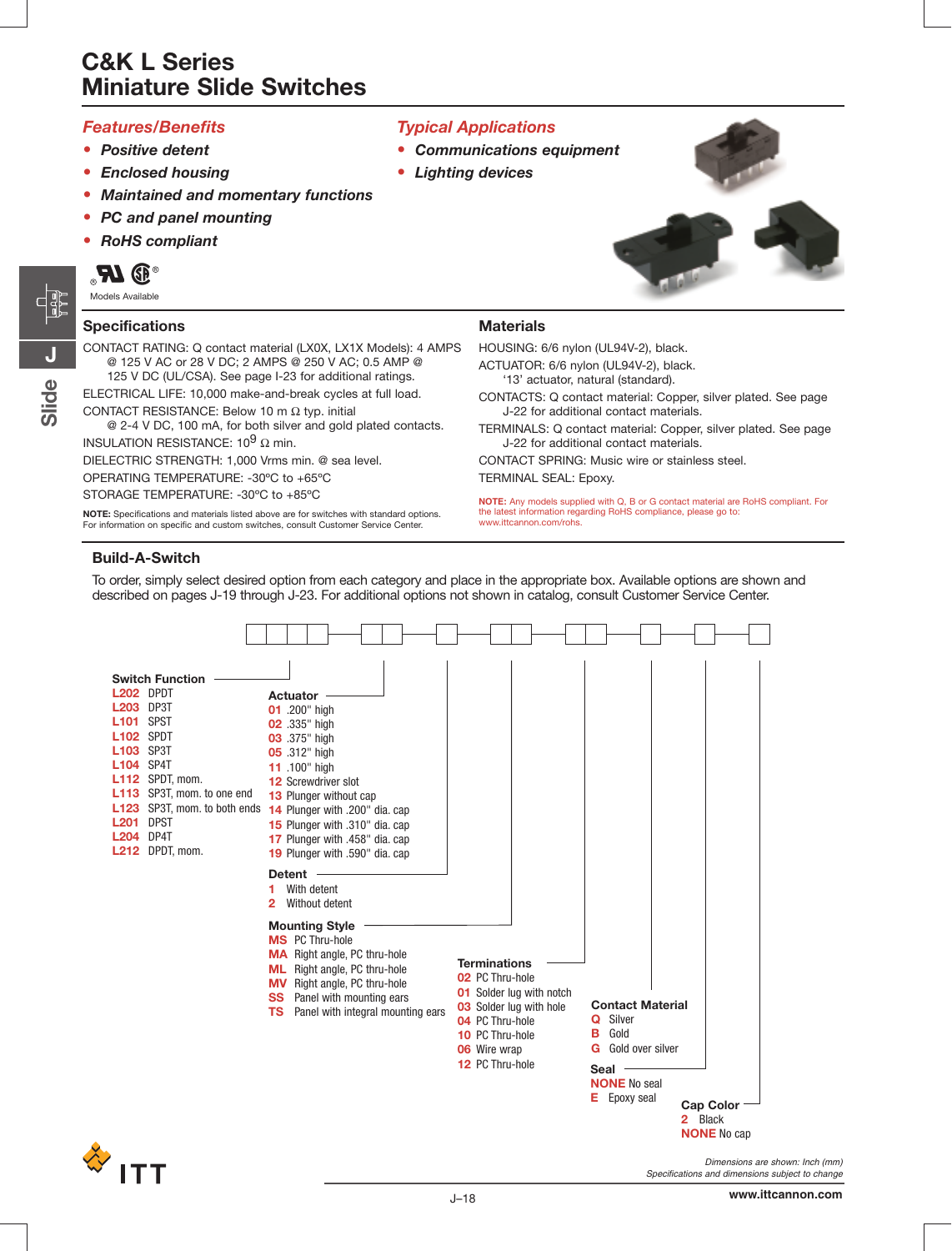## **SWITCH AND LOCK FUNCTION**

#### | an a-an-an-a-a-

| NO.<br><b>POLES</b> | <b>MODEL</b><br>NO. | <b>SWITCH FUNCTION</b> | <b>SCHEMATIC</b>            | <b>AVAILABLE</b><br><b>MOUNTING</b><br><b>STYLES</b> |
|---------------------|---------------------|------------------------|-----------------------------|------------------------------------------------------|
| <b>SP</b>           | L <sub>101</sub>    | <b>SPST</b>            | $\overset{1}{\bullet}$      | ML, MS, SS                                           |
|                     | L <sub>102</sub>    | <b>SPDT</b>            | 123<br>$\sim$ $\sim$ $\sim$ | ML, MS, SS                                           |
|                     | L <sub>112</sub>    | SPDT-MOM.              | 123<br>قمهم                 | ML, MS, MV, SS                                       |
|                     | L <sub>103</sub>    | SP3T                   | 1 2 3 4<br><u>مه مه</u>     | MA, MS, TS                                           |
|                     | L113                | SP3T-MOM. to one end   | 1 2 3 4<br><b>P2 0 0</b>    | MA, MS, TS                                           |
|                     | L <sub>123</sub>    | SP3T-MOM. to both ends | 1234<br><del>an an</del>    | MA, MS, TS                                           |
|                     | L104                | SP4T                   | 1 2 3 4 5                   | <b>MS</b>                                            |

| NO.<br><b>POLES</b> | <b>MODEL</b><br>NO. | <b>SWITCH</b><br><b>FUNCTION</b> | <b>SCHEMATIC</b>                                                                | <b>AVAILABLE</b><br><b>MOUNTING</b><br><b>STYLES</b> |
|---------------------|---------------------|----------------------------------|---------------------------------------------------------------------------------|------------------------------------------------------|
| <b>DP</b>           | <b>L201</b>         | <b>DPST</b>                      | $\overset{1}{\bullet}$<br>$\circ$ $\circ$<br>4 5                                | MA, MS, SS                                           |
|                     | <b>L202</b>         | <b>DPDT</b>                      | $\begin{smallmatrix} 1 & 2 & 3 \\ 2 & -2 & 3 \end{smallmatrix}$<br>ಕಕಾ<br>4 5 6 | MA, MS, SS                                           |
|                     | <b>L212</b>         | DPDT-MOM.                        | 1 2 3<br>$228 - 9$<br>$8\%$<br>4 5 6                                            | MV                                                   |
|                     | L203                | DP3T                             | 1 2 3 4<br><u>مو مو</u><br>ಕಾಕಾ<br>5678                                         | MS, TS                                               |
|                     | <b>L204</b>         | DP4T                             | 1 2 3 4 5<br><u>م م م م</u><br><del>88888</del><br>678910                       | <b>MS</b>                                            |

CAP COLOR

**NOTE:** and MOM. in table indicates momentary action.

All models  $\bullet\bullet\bullet\bullet\bullet\bullet$  with all options when ordered with 'G' or 'Q' contact material.

Models with '01' termination option  $_{\circ}$  M only.

Contacts make on side actuator thrown.

**ACTUATOR** ACTUATOR **ACTUATOR OPTIONS FOR 'MS, MA, ML, SS, & TS' MOUNTING STYLES 01** .200" HIGH **02** .335" HIGH **03** .375" HIGH **05** .312" HIGH **11** .100" HIGH **12** SCREWDRIVER SLOT  $\overline{\mathbf{r}}$ ۷  $\begin{array}{c} .100 \\ .2,54 \end{array}$  $(1, 14)$  $.335$ <br>(8,51)  $.375$ <br>(9.53) . 312<br>(7, 92) ൹ Ā ⊺ .065<br>(1,65) **NOTE:** No actuator color option code is required. Standard actuator color is black, other colors and heights available, consult Customer Service Center. See pages J-20 and J-22 for available mounting styles. **ACTUATOR OPTIONS FOR 'MV' MOUNTING STYLE 13** PLUNGER WITHOUT CAP **14** PLUNGER WITH CAP **15** PLUNGER WITH CAP  $.200$  D<sub>1</sub>A. -.310 DIA<br>(7,87ø)  $(5.080)$ ⊻  $\frac{4}{1,68}$ <br> $\frac{1,68}{1}$ .122 DIA<br>(3,10ø)  $.365$ <br>(9,27)  $\ddot{\Omega}$  $\frac{155}{150}$ لـ <sub>250</sub>.  $(6, 35)$ T  $(3, 94)$ Cap part number 7089 Cap part number 8018 **OPTION ACTUATOR CAP CODE COLORS 17** PLUNGER WITH CAP **19** PLUNGER WITH CAP **2** BLACK .590 DIA<br>(14,99ø) **NONE** 01-13, 23 ACTUATORS .375<br>(9,53)  $.240$ <br>(6,10) Other colors available,

consult Customer Service Center.



Cap part number 8940

#### **ACTUATOR CAPS**

Caps supplied are not installed standard. To order actuator options '14 thru 29,' select desired cap color from chart and place option code in last box of ordering format. Leave box empty for all other actuator options. Caps may also be ordered separately and user installed, see pages J-23 and J-24. Specify the four digit part number and desired cap color. For switches without caps, order '13' or '23' actuator option. Cap finish: gloss (excluding square cap part number 7982, finish: matte).



Cap part number 7982

#### **SPLASH CAPS**

New protective splash caps for PC mounted slide switches are available separately and reusable. They provide splash protection during soldering and cleaning processes. To order specify correct part number, see page J-23.



Dimensions are shown: Inch (mm) Specifications and dimensions subject to change

**J**

**Slide**

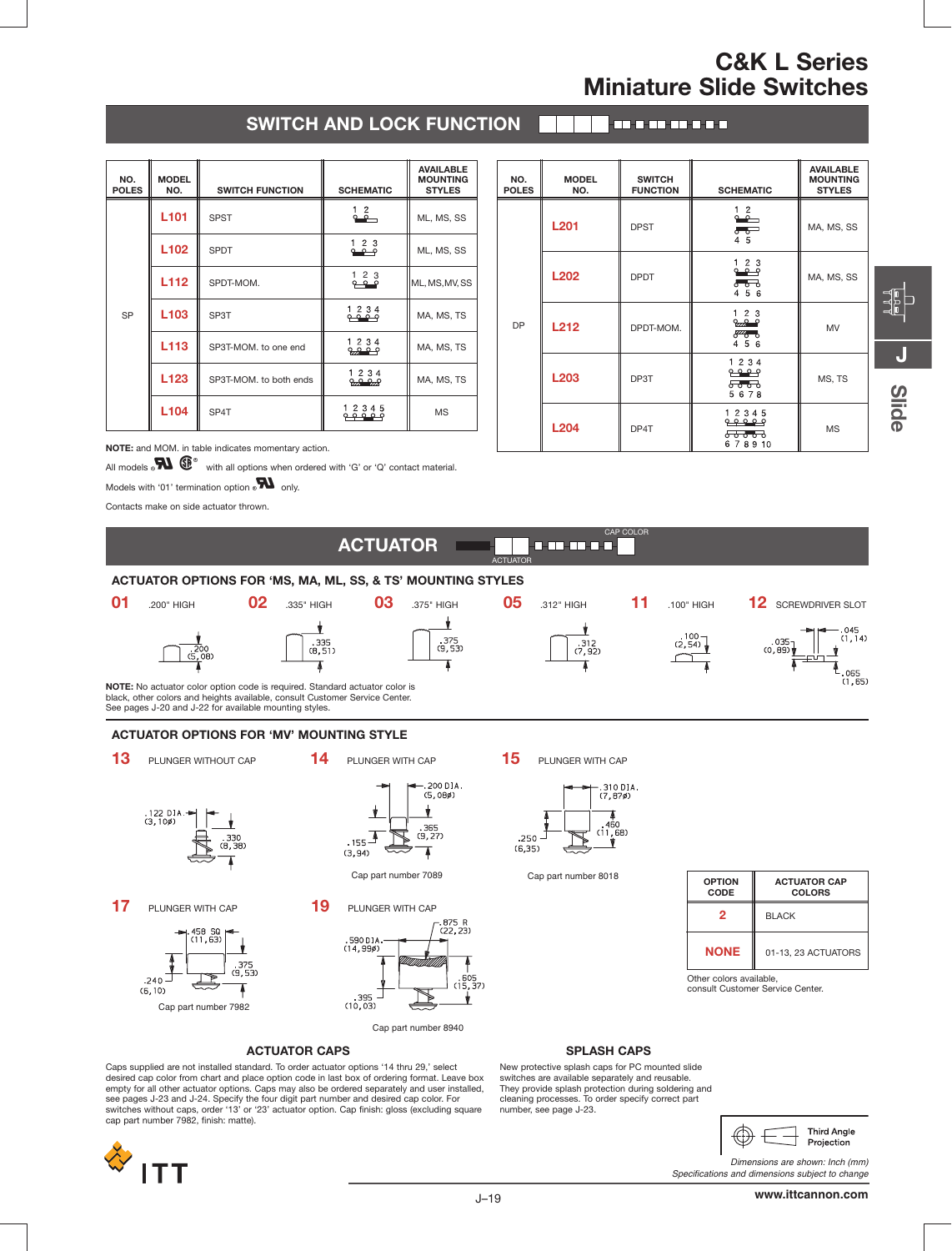#### **DETENT**  $\sqrt{ }$  $\blacksquare$

**MOUNTING STYLE**

#### **1** WITH DETENT

Standard with all maintained models: L101, L102, L103, L104, L113, L201, L202, L203 and L204.

#### **2** WITHOUT DETENT

Standard with all momentary models: L112, L123, and L212.

# dr<br>1 **JSlide**

.288 (7,32) .200 (5,08) .425 (10,79) .225 TYP (5,71) .050 X .020 TYP (1,27) X (0,51) .225 TYP (5,70) .150 TRAVEL 1  $\sqrt{(3,81)}$ 6 F 3 .760 (19,30) 5 2 .200 181 TYP  $J$ <sub>(4,60)</sub> 4 .181 TYP (4,60)  $(5,08)$ (065 DIA<br>(1,65) TYP .125 TYP .070 TYP (1,78) TERMINAL NOS. FOR  $(3,18)$ REFERENCE ONLY .221 TYP (5,61)

#### PC THRU-HOLE, 3 POSITION MODELS

**MS** PC THRU-HOLE, 2 POSITION MODELS



#### PC THRU HOLE, 4 POSITION MODELS



**MA** RIGHT ANGLE, PC THRU-HOLE



RIGHT ANGLE, PC, SP-3 POSITION MODELS



# **ITT**

#### **AVAILABLE WITH:**

 $\blacksquare$ 

**Models:** L101, L102, L112, L103, L113 L123,<br>L201, L202, L203, L104 and L204<br>**Terminations:** 02, 06, 10 and 12 **Actuators:** 01, 02, 03, 05, 11 and 12

#### **PC MOUNTING**

For mounting information, see TERMINATIONS section, page J-21. Splash caps are available separately and reusable, see page J-23.



L203011MS02Q **DP3T**

#### **AVAILABLE WITH: Models:** L201, L202, L113 and L123 **Terminations:** 04 **Actuators:** 02 and 12

#### **PC MOUNTING**

For mounting information, see TERMINATIONS section, page J-21. Splash caps are available separately and reusable, see page J-23.



L202021MA04Q Horizontal Actuation **DPDT**



Dimensions are shown: Inch (mm) Specifications and dimensions subject to change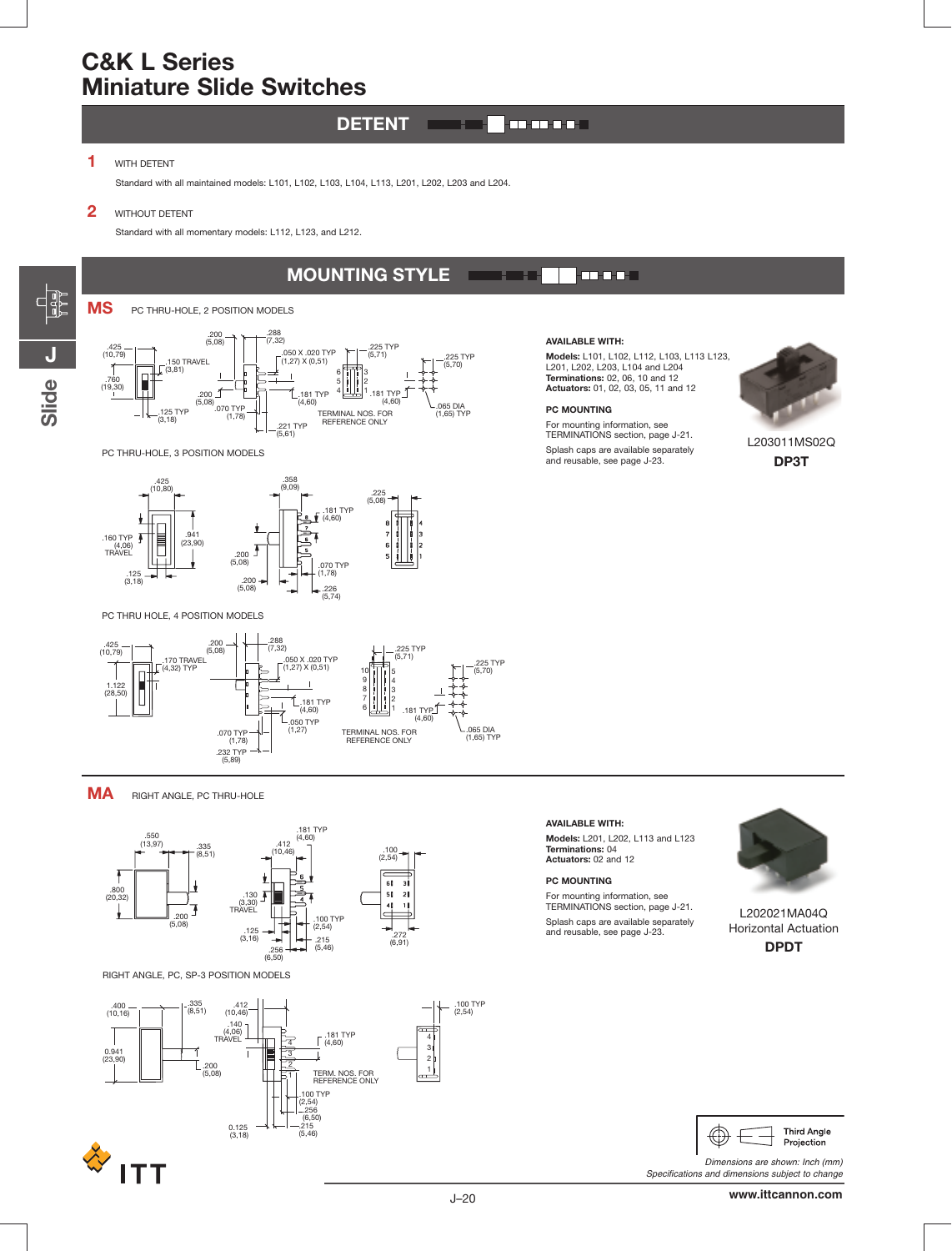**J**





Dimensions are shown: Inch (mm) Specifications and dimensions subject to change

Œ

Projection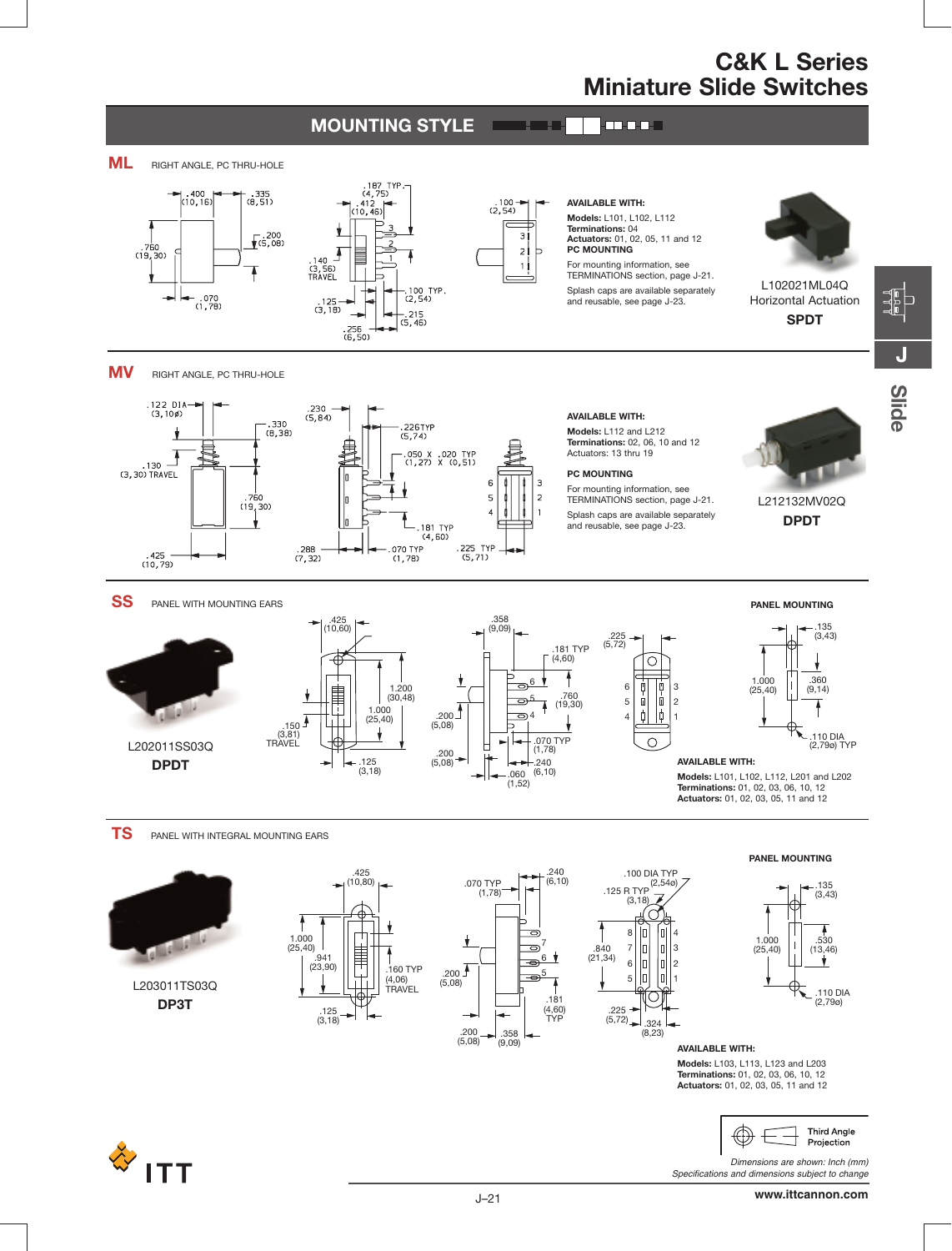**J**

**Slide**



| <b>OPTION</b><br>CODE | <b>RoHS</b><br><b>COMPLIANT</b> | <b>RoHS</b><br><b>COMPLIANT</b> | <b>CONTACT</b><br><b>MATERIAL</b>       | <b>RATINGS</b>                    |                                                                                                                                                                                                                                                          |
|-----------------------|---------------------------------|---------------------------------|-----------------------------------------|-----------------------------------|----------------------------------------------------------------------------------------------------------------------------------------------------------------------------------------------------------------------------------------------------------|
|                       | <b>YES</b>                      | <b>YES</b>                      | SILVER <sub>2</sub>                     | LOW LEVEL/DRY<br><b>CIRCUIT</b>   | LX0X, LX1X MODELS: 4 AMPS @ 125 V AC or 28 V DC: 2 AMPS @ 250 V AC:<br>0.5 AMP @ 125 V DC (UL/CSA).<br>LX6X MODELS: 4 AMPS @ 125 V AC or 28 V DC: 2 AMPS @ 250 V AC<br>(UL/CSA).                                                                         |
| R                     | <b>YES</b>                      | <b>YES</b>                      | GOLD <sup>1</sup>                       | <b>POWER</b>                      | 0.4 VA MAX, @20 V AC OR DC max.                                                                                                                                                                                                                          |
| G                     | <b>YES</b>                      | <b>YES</b>                      | <b>GOLD OVER</b><br>SILVER <sup>3</sup> | LOW LEVEL/DRY<br>CIRCUIT OR POWER | LX0X, LX1X MODELS: 0.4 VA MAX, @ 20 V AC or DC MAX, or 4 AMPS @<br>125 V AC or 28 V DC; 2 AMPS @ 250 V AC; 0.5 AMP @ 125 V DC (UL/CSA).<br>LX6X MODELS: 0.4 VA MAX. @ 20 V AC or DC MAX, or 4 AMPS @ 125 V AC or<br>28 V DC: 2 AMPS @ 250 V AC (UL/CSA). |

\* Note: See Technical Data section of this catalog for RoHS compliant and compatible definitions and specifications.

1 CONTACTS & TERMINALS: Copper, with gold plate over nickel plate.

2 CONTACTS & TERMINALS: Copper, silver plated (standard with all termination options).

3 CONTACTS & TERMINALS: Copper, with gold plate over nickel plate over silver plate.

**NOTE:** Any models supplied with Q, B or G contact material are RoHS compliant. For the latest information regarding RoHS compliance, please go to: www.ittcannon.com/rohs.

All models  $\mathbf{M} \mathbf{G}^{\circ}$  with all options (except '01' termination) when ordered with 'G' or 'Q' contact material.

Models with '01' termination option  $\sum_{n=1}^{\infty}$  only.

**NOTE:** 'G' contact material is equivalent to both 'B' and 'Q' contact materials.



**www.ittcannon.com**